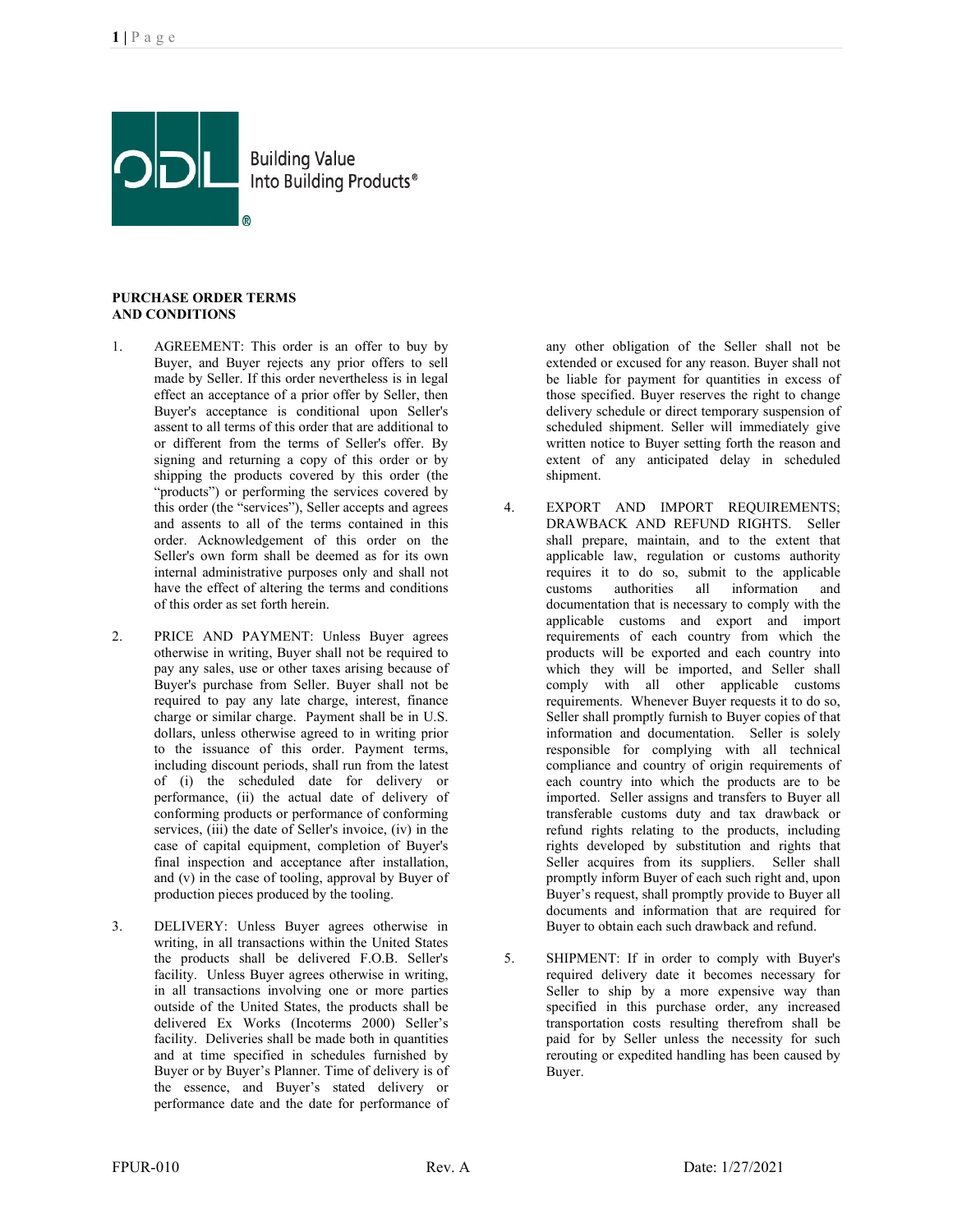- 6. BLANKET ORDER: If the face of the order states that it is a blanket purchase order or blanket purchasing agreement, then, except to the extent otherwise expressly stated on the face of the order, (1) Seller is obligated to deliver to or perform for Buyer all products or services that Buyer orders or releases during the period or in accordance with any delivery or performance schedule specified on the face of the order, (2) Buyer is not obligated to order, release or purchase from Seller any particular quantity or volume of products or services, regardless of any estimates or projections of future purchases, and (3) Buyer may purchase any or all of the products or services from others.Any exceptions to this requirement will be mutually agreed upon in writing in advance of order placement.
- 7. WARRANTY: Seller expressly warrants that all the products and services will conform to the specifications, drawings, samples or other description furnished or specified by Buyer, and will be merchantable, of the highest quality material and workmanship, free from defect and fit and sufficient for the purposes intended.
- 8. CANCELLATION: a) Buyer reserves the right to cancel all or any part of the order if Seller fails to make deliveries as scheduled, or fails to make progress so as to endanger performance of the order or if Seller breaches any of the terms hereof, including the warranties of the Seller. Buyer also reserves the right to cancel all or any part of the order at any time at its sole discretion, unless otherwise agreed to in writing. b) Buyer may forthwith cancel this order should the Seller permit or suffer the filing of an involuntary or voluntary petition to have Seller declared bankrupt, the appointment of a receiver or trustee for Seller of an assignment for the benefit if creditors or other comparable event. c) When Seller receives notice of termination, Seller shall, unless otherwise directed by Buyer, stop work and acquisition of materials under this order and protect all property in Seller's possession in which Buyer has or may acquire an interest. Buyer will pay to Seller, without duplication, (1) the purchase price for conforming products or services that Seller shall have completed and delivered or performed (as applicable) in accordance with the provisions of the order and that Buyer shall not have paid for and (2) the actual costs that Seller incurs and that are properly allocable or apportionable under recognized commercial accounting practices to the terminated portion of the order, but not to exceed the purchase price for the terminated portion of the order, less (a) any payments that Buyer made and (b) the value to Seller of any raw materials, workin-process and finished products that Seller retains and that are allocable to the terminated portion of the order under such practices. Buyer will pay these amounts after Seller delivers to Buyer any

completed products. If Buyer shall have made payments of the purchase price to Seller that in the aggregate exceed the total amounts payable by Buyer to Seller under the preceding provisions, then Seller shall promptly refund the excess to Buyer. Termination under this subparagraph shall terminate only Seller's obligation and right to deliver products or provide services under any provision of the order other than this subparagraph and shall not terminate or impair Seller's other obligations, or any of Buyer's rights, under the order. Any claim by Seller for adjustment under this clause must be asserted within thirty (30) days from date of receipt by Seller of the notification of termination.

- 9. INSPECTION: a) All material received shall be subject to Buyer's inspection and rejection. Buyer's payment of the purchase price does not indicate its acceptance of the products or services. Without limiting other rights and remedies available to Buyer, Buyer may, at its option, return nonconforming products to Seller, at Seller's risk and expense, and require Seller either to give Buyer full credit against the price or promptly to repair or replace the products at Seller's risk and expense; or retain such products and set off losses against any amount due Seller; or repair or replace such products and charge Seller with the expense. In addition to Buyer's rights set out herein, Buyer has all of the other rights and remedies that law gives to buyers, including the right to recover incidental and consequential damages resulting from any breach by Seller. Buyer will not lose any right just because it did not exercise it. Buyer will have the full statutory period of limitations to bring any action arising out of Buyer's agreement with Seller. b) Buyer, Buyer's customer, and/or authorized representative reserves the right to verify, at the Seller's premises that all work being covered by this order conforms to specified requirements.
- 10. CHANGE: Buyer may at any time, by written order, make changes in or addition to any one or more of the following: a) drawings, designs, or specification; b) method of shipment or packaging; c) time and place of delivery; or d) quantity of the products or extent of the services. If any such change causes an increase or decrease in the cost of, or the time required for performance of any part of the effort under this order, an equitable adjustment shall be made in the price or delivery schedule or both, and this order shall be modified in writing accordingly. Any claim by Seller for adjustment under this clause must be asserted within thirty (30) days from date of receipt by Seller of the notification of change. Where the cost of property made obsolete or excess as the result of a change in included in Seller's claim for adjustment, Buyer will have the right to take title thereto and to prescribe the manner of disposition of such property.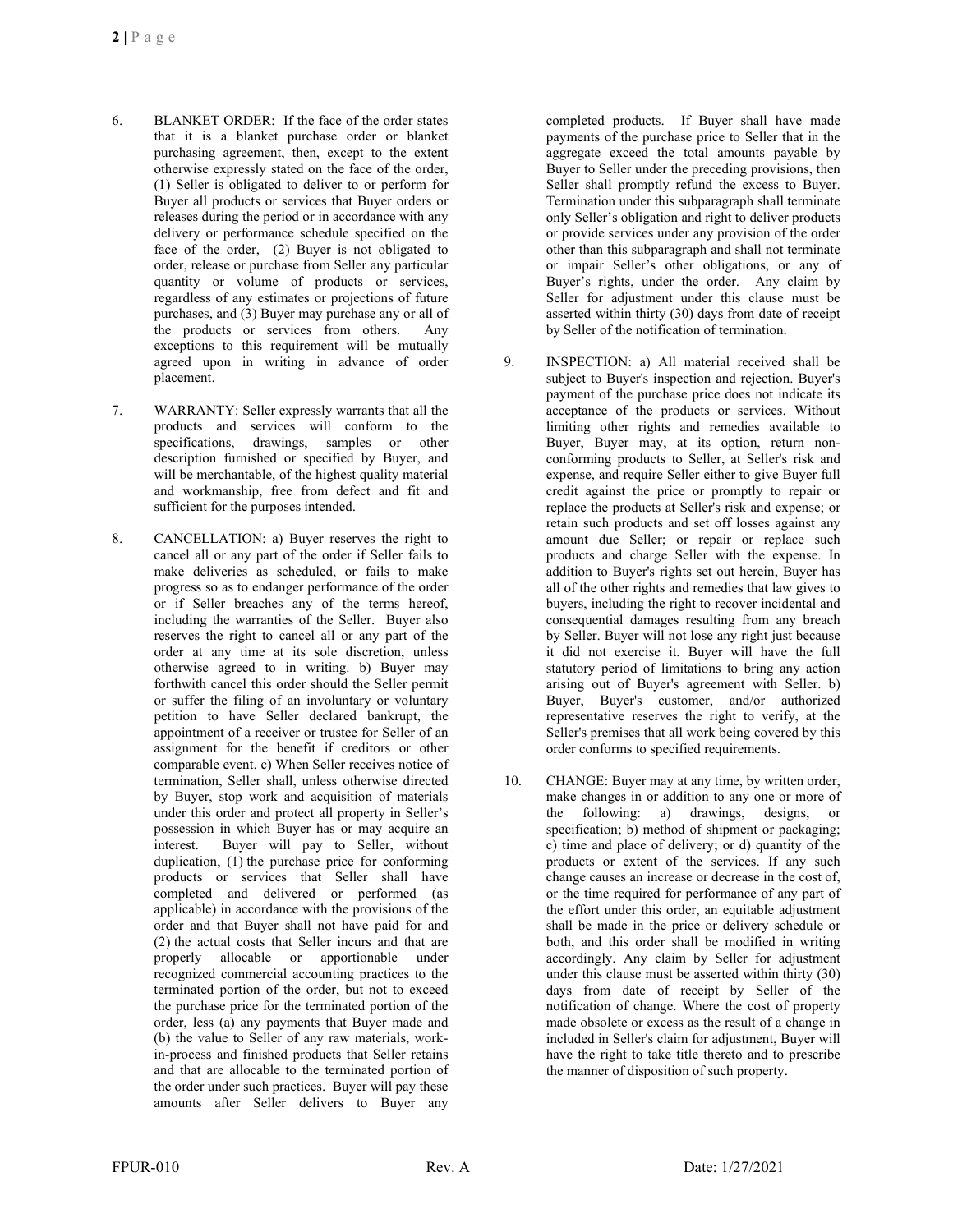- 11. MATERIAL FURNISHED BY BUYER: Any material furnished by Buyer, on other than a charge basis, in connection with this order and that is anticipated to be used in the products shall be held by the Seller on consignment. All such material not used in the products shall, as directed, be returned to Buyer at Buyer's expense and, if not accounted for or so returned, shall be paid for by Seller.
- 12. TOOLS: a) All dies, tools, gauges, fixtures, molds, patterns and/or like material furnished and/or paid for by the Buyer for production of the products are and shall remain the sole property of the Buyer. Seller shall at all times cover said items with full fire and extended coverage. Buyer reserves the right at any time and, for any reason to demand or visit the premises of Seller to reclaim possession of same. Upon conclusion of this order, said items of tooling shall be promptly returned to Buyer, at Buyer's expense, in as good condition as when received, ordinary wear and tear accepted. b) Unless otherwise herein agreed, when Seller: furnishes special dies, tools, gauges, fixtures, molds, patterns and/or materials that are necessary for the particular production of the products or materials covered by this order, Buyer will have the option to take possession and title to such items upon paying the Seller the unamortized cost thereof; provided further that this option shall not apply if the products hereby ordered are the standard product of the Seller, or if substantial quantities of like products are being sold by Seller to others.
- 13. PATENTS: In accepting this order, Seller agrees to defend, protect, and save harmless Buyer, its successors, assigns, customers and users of its products, against all suits at law or in equity, and from all damages, claims and demands for actual or alleged infringement of any United States or foreign patent, copyright or intellectual property or proprietary rights by reason of the use or sale of the products ordered.
- 14. SERVICES: If this order covers the performance of labor or the rendering of a service for or to the Buyer, Seller agrees to indemnify and protect Buyer against all liability, claims or demands for injuries or damages to any person or property growing out of the performance of this order. Seller further agrees to provide insurance coverage with limits satisfactory to Buyer for workmen's compensation, employer's liability, general liability (bodily injury and property damage) and automotive liability (bodily injury and property damage) and to provide evidence of such coverage to Buyer. The providing of such insurance coverage and evidence of the same shall not be in satisfaction of Seller's liability hereunder, or in any manner modify Seller's indemnification of Buyer.
- 15. NON-DISCRIMINATION CLAUSE: The Seller agrees and warrants that in performance of this

order, it will not discriminate or permit discrimination against any person or group of persons on the grounds of race, color, religion, age, sex, marital status, physical or learning disability, sexual orientation, national origin, political belief, mental retardation, or past or present history of mental disorder, unless it is shown by such company or contractor that the physical or mental disability prevents performance of the work involved.

- 16. GOVERNMENT CONTRACTS. If Buyer will use the products or services in connection with a contract with the United States or other government, then all terms and conditions that the government contract or any law or regulation requires to be included in any contract formed pursuant to the order ("Government Terms") are incorporated in the order by reference. If any provision of the order is inconsistent with any Government Term, then the Government Term shall control.
- 17. PROPRIETARY INFORMATION: CONFIDENTIALITY; ADVERTISING: Seller shall consider all information furnished by Buyer to be confidential and shall not disclose any such information to any other person, or use such information itself for any purpose other than performing this order, unless Seller obtains written permission from Buyer to do so. This paragraph shall apply to drawings, specifications, or other documents prepared by Seller for Buyer in connection with this order. Seller shall not advertise or publish the fact that Buyer has contracted to purchase products from Seller, nor shall any information relating to the order be disclosed without Buyer's written permission. Unless otherwise agreed in writing, no commercial, financial or technical information disclosed in any manner or at any time by Seller to Buyer shall be deemed secret or confidential and Seller shall have no right against Buyer with respect thereto except such rights as may exist under patent laws.
- 18. LIMITATION ON LIABILITY; INDEMNIFICATION: Buyer shall not under any circumstances be liable for any consequential, incidental, special, exemplary, indirect or punitive damages arising out of or relating to this order or the products or services. Seller shall defend, indemnify and hold harmless Buyer against all damages, claims or liabilities and expenses (including attorney's fees) arising out of or resulting in any way from: any breach by Seller of any of its warranties to, or agreements with, Buyer, including without limitation this order; products or services purchased hereunder; any act or omission of Seller, its agents, employees or subcontractors; and/or any death, injury or damage to any person or property alleged to have been caused by the products or services or by Seller's manufacture of the products or performance of the services. This